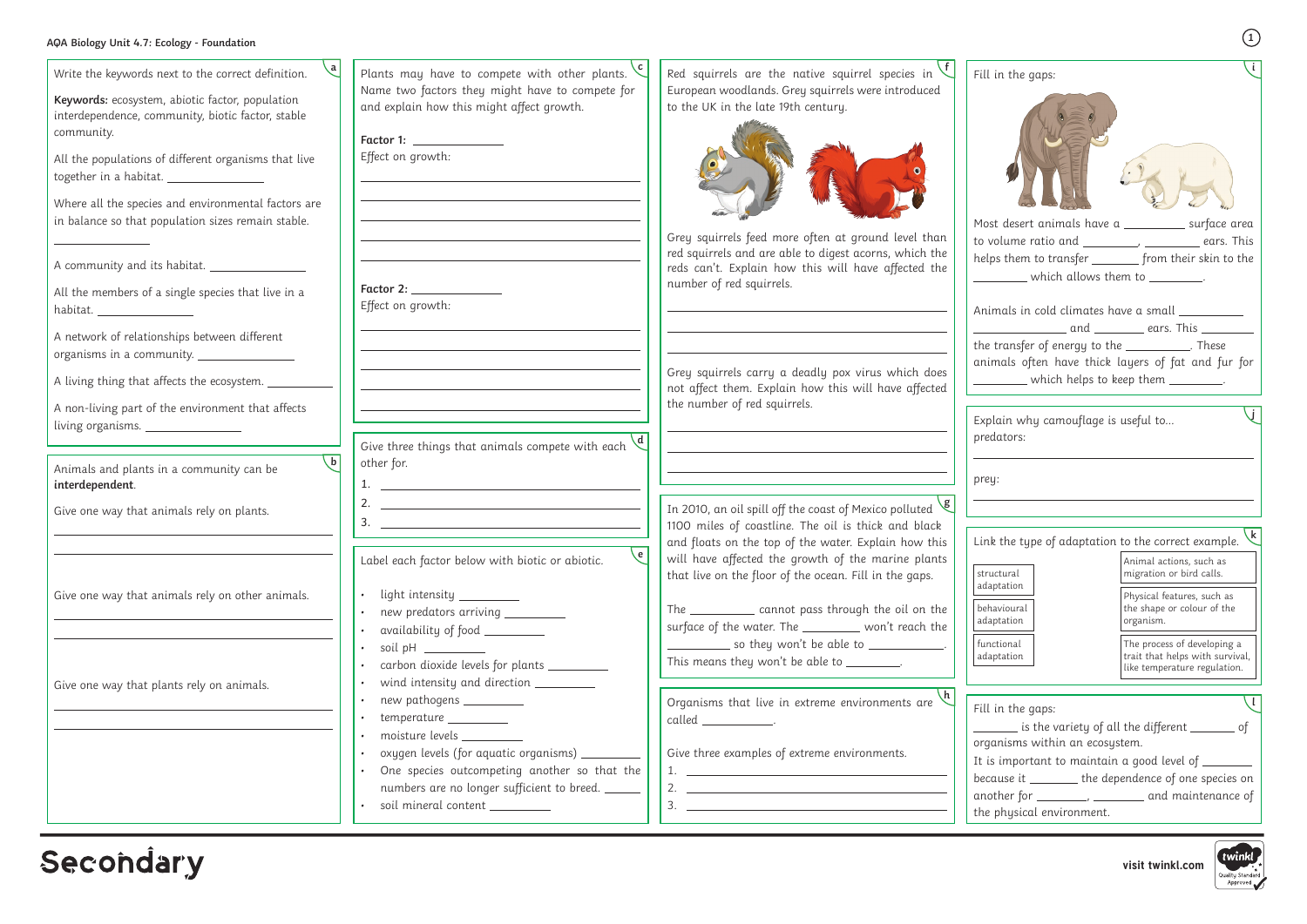**visit twinkl.com**



| AQA Biology Unit 4.7: Ecology - Foundation                                                                                                                                                                                                          |                                                                                                                                                          |                                                                                                                                                                                                                                                                                                                                     | (2)                                                                                                                                                                         |
|-----------------------------------------------------------------------------------------------------------------------------------------------------------------------------------------------------------------------------------------------------|----------------------------------------------------------------------------------------------------------------------------------------------------------|-------------------------------------------------------------------------------------------------------------------------------------------------------------------------------------------------------------------------------------------------------------------------------------------------------------------------------------|-----------------------------------------------------------------------------------------------------------------------------------------------------------------------------|
| The illustration shows an ocean food chain. Label<br>each organism with the correct keywords from the<br>list below.<br>Keywords: tertiary consumer, producer, primary<br>consumer, carnivore, secondary consumer, herbivore.                       | Time<br>$--- = Predator$<br>The numbers of predators and prey fall and rise in<br>cycles.<br>What conditions will cause the increase in prey<br>numbers? | Label each of the arrows in the illustration<br>of the carbon cycle with the process that the<br>arrow represents.<br>Keywords: death, photosynthesis, respiration,<br>fossil fuels, feeding, combustion, waste<br>materials, carbon dioxide in the air,<br>combustion, decomposers, dissolving/<br>evaporation, surface, deep sea. |                                                                                                                                                                             |
| Name a predator from the food chain.                                                                                                                                                                                                                | Explain what happens to the predator numbers when<br>the prey numbers increase.                                                                          | Fill in the gaps:<br>break down dead bodies and waste<br>materials. They release ____________ as waste<br>products back into the soil and ____________ back<br>into the air. These can then be used by $\_\_$<br>in the food chain.                                                                                                 | How have humans affected the use of land?                                                                                                                                   |
| Name an organism from the food chain that is prey.                                                                                                                                                                                                  | Explain what happens to the prey numbers when the<br>predator numbers increase.                                                                          | The water cycle provides fresh water for plants and $\setminus$<br>animals on land. Describe the role of each of the<br>following processes in the water cycle:                                                                                                                                                                     |                                                                                                                                                                             |
| Fill in the gaps:<br>Producers use energy from _______ to make _____<br>during ____________. The ___________ is used to synthesise<br>molecules that add to the __________ of the organism.                                                         | Why do the predator numbers begin to fall again?                                                                                                         |                                                                                                                                                                                                                                                                                                                                     | Explain how each of the following affects global $\vee$<br>warming.<br>deforestation: ______________________<br>growing rice fields or grazing cattle: _____________        |
| A student uses a $1m^2$ quadrat to take 10 random<br>readings of dandelions in the school field. The results<br>are shown below.<br>$1 \mid 2 \mid 3 \mid 1 \mid 2 \mid 3$<br>$\overline{3}$<br>$5\overline{)}$<br>$\overline{1}$<br>$\overline{3}$ | Label the illustrations with the method being used<br>to determine the abundance and distribution of<br>organisms.                                       |                                                                                                                                                                                                                                                                                                                                     | <u> 1989 - Johann Barn, fransk politik formuler (d. 1989)</u>                                                                                                               |
| What is the range of their data?<br>What is the mode of their data?                                                                                                                                                                                 |                                                                                                                                                          | How does pollution occur<br>in water?                                                                                                                                                                                                                                                                                               | Fill in the gaps:<br>Global warming may cause ___________ as sea<br>levels rise which means ____________ are lost. This<br>will reduce ___________. Climate change may mean |
| What is the median of their data?                                                                                                                                                                                                                   | The abundance is                                                                                                                                         | in the air?                                                                                                                                                                                                                                                                                                                         | some organisms are no longer able to survive and<br>will become ____________. This reduces ____________.                                                                    |
| What is the mean of their data?                                                                                                                                                                                                                     | The distribution is                                                                                                                                      | on land?                                                                                                                                                                                                                                                                                                                            | Changes in temperature and rainfall may also affect<br>the ____________ of organisms and cause a change in<br>the ___________ patterns of animals.                          |

econdar y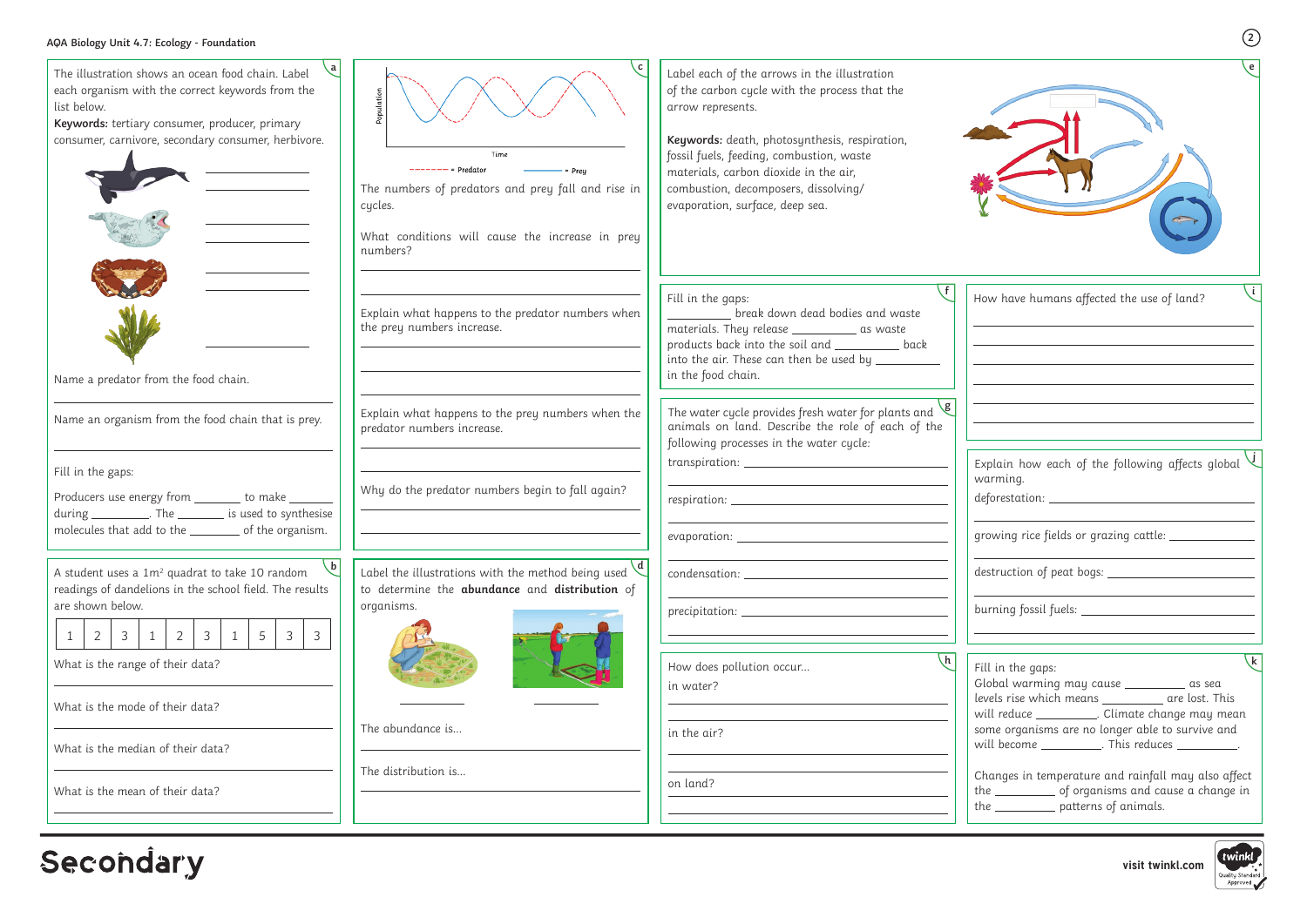### **AQA Biology Unit 4.7: Ecology - Foundation Answers**

**visit twinkl.com**

Most desert animals have a **large** surface area to volume ratio and **large**, **thin** ears. This helps them to transfer **energy** from their skin to the **surroundings**  which allows them to **cool down**.

Animals in cold climates have a small **surface area to volume ratio** and **small** ears. This **reduces** the transfer of energy to the **surroundings**. These animals often have thick layers of fat and fur for **insulation**  which helps to keep them **warm**.

**i**

**1**

| Write the keywords next to the correct definition.                                                                                                         | Plants may have to compete with other plants.                                                                                                                                                                                                                                                                                               | Red squirrels are the native squirrel species in                                                                                                                                                     | Fill in the gaps:                                                                                                                    |
|------------------------------------------------------------------------------------------------------------------------------------------------------------|---------------------------------------------------------------------------------------------------------------------------------------------------------------------------------------------------------------------------------------------------------------------------------------------------------------------------------------------|------------------------------------------------------------------------------------------------------------------------------------------------------------------------------------------------------|--------------------------------------------------------------------------------------------------------------------------------------|
| Keywords: ecosystem, abiotic factor, population<br>interdependence, community, biotic factor, stable<br>community.                                         | Name two factors they might have to compete for<br>and explain how this might affect growth.<br>Factor 1:                                                                                                                                                                                                                                   | European woodlands. Grey squirrels were introduced<br>to the UK in the late 19th century.                                                                                                            |                                                                                                                                      |
| All the populations of different organisms that live<br>together in a habitat. community                                                                   | Effect on growth:<br>Factor 2:<br>Effect on growth:                                                                                                                                                                                                                                                                                         |                                                                                                                                                                                                      |                                                                                                                                      |
| Where all the species and environmental factors are<br>in balance so that population sizes remain stable.<br>stable community                              | light - Needed to provide energy for photosynthesis.<br>Reduction of light will reduce photosynthesis and<br>therefore the glucose needed for growth.                                                                                                                                                                                       | Grey squirrels feed more often at ground level than                                                                                                                                                  | Most desert an<br>volume ratio ar<br>transfer energy                                                                                 |
| A community and its habitat. ecosystem<br>All the members of a single species that live in a<br>habitat. population                                        | space - The plant may not have enough space to<br>grow, or enough space for a big root system to get<br>water and nutrients, so growth would be reduced.                                                                                                                                                                                    | red squirrels and are able to digest acorns, which the<br>reds can't. Explain how this will have affected the<br>number of red squirrels.                                                            | which allows th<br>Animals in cold                                                                                                   |
| A network of relationships between different<br>organisms in a community. interdependence                                                                  | water - Needed for photosynthesis. Less water will<br>reduce photosynthesis and therefore the glucose<br>required for growth.                                                                                                                                                                                                               | They will have decreased because the grey squirrels<br>have more access to food so are more likely to survive<br>and reproduce.                                                                      | to volume rati<br>transfer of ener<br>often have thic<br>which helps to                                                              |
| A living thing that affects the ecosystem. biotic factor<br>A non-living part of the environment that affects<br>living organisms. abiotic factor          | mineral ions - Needed to produce larger molecules<br>for growth. If the plant gets less of these, its growth<br>will be reduced.                                                                                                                                                                                                            | Grey squirrels carry a deadly pox virus which does<br>not affect them. Explain how this will have affected<br>the number of red squirrels.                                                           | Explain why ca                                                                                                                       |
|                                                                                                                                                            | Give three things that animals compete with each                                                                                                                                                                                                                                                                                            | They will have reduced because they are not<br>immune to the virus so it will have spread through                                                                                                    | predators:                                                                                                                           |
| Animals and plants in a community can be                                                                                                                   | other for.                                                                                                                                                                                                                                                                                                                                  | the population.                                                                                                                                                                                      | so that their pr                                                                                                                     |
| interdependent.<br>Give one way that animals rely on plants.<br>Plants produce food by photosynthesis;                                                     | food<br>2.<br>mates<br>3.<br>territory                                                                                                                                                                                                                                                                                                      | In 2010, an oil spill off the coast of Mexico polluted<br>1100 miles of coastline. The oil is thick and black                                                                                        | prey:<br>so that they ca                                                                                                             |
| animals eat plants;<br>animals use plant materials for building nests or<br>shelters.                                                                      | $\sqrt{6}$<br>Label each factor below with biotic or abiotic.                                                                                                                                                                                                                                                                               | and floats on the top of the water. Explain how this<br>will have affected the growth of the marine plants<br>that live on the floor of the ocean. Fill in the gaps.                                 | Link the type of<br>structural<br>adaptation                                                                                         |
| Give one way that animals rely on other animals.<br>Animals eat other animals;<br>animals use animal materials for building nests<br>or shelters.          | light intensity abiotic<br>$\bullet$<br>new predators arriving biotic<br>availability of food biotic<br>soil pH abiotic<br>carbon dioxide levels for plants abiotic                                                                                                                                                                         | The sunlight cannot pass through the oil on the<br>surface of the water. The sunlight won't reach the<br>plants so they won't be able to photosynthesise. This<br>means they won't be able to grow.  | behavioural<br>adaptation<br>functional<br>adaptation                                                                                |
| Give one way that plants rely on animals.<br>Animals pollinate plants;<br>plants use animal waste for nutrients;<br>plants use animals for seed dispersal. | wind intensity and direction abiotic<br>new pathogens biotic<br>$\bullet$<br>temperature abiotic<br>moisture levels abiotic<br>oxygen levels (for aquatic organisms) abiotic<br>$\bullet$<br>One species outcompeting another so that the<br>numbers are no longer sufficient to breed. biotic<br>soil mineral content abiotic<br>$\bullet$ | Organisms that live in extreme environments are<br>called extremophiles.<br>Give three examples of extreme environments.<br>high temperature<br>2.<br>high pressure<br>3.<br>high salt concentration | Fill in the gaps:<br>Biodiversity is<br>of organisms w<br>It is important t<br>because it redu<br>another for for<br>physical enviro |

## **Secondary**



Explain why camouflage is useful to…

predators: **so that their prey don't see them coming.** prey: **so that they can hide from predators.**

**j**

**Biodiversity** is the variety of all the different **species** of organisms within an ecosystem.

It is important to maintain a good level of **biodiversity**  because it **reduces** the dependence of one species on another for **food**, **shelter** and maintenance of the physical environment.



 $\sqrt{1}$ 

| ĸ<br>Link the type of adaptation to the correct example. |                                                                                                |  |
|----------------------------------------------------------|------------------------------------------------------------------------------------------------|--|
| structural<br>adaptation                                 | Animal actions, such as<br>migration or bird calls.                                            |  |
| behavioural<br>adaptation                                | Physical features, such as<br>the shape or colour of the<br>organism.                          |  |
| functional<br>adaptation                                 | The process of developing a<br>trait that helps with survival,<br>like temperature regulation. |  |